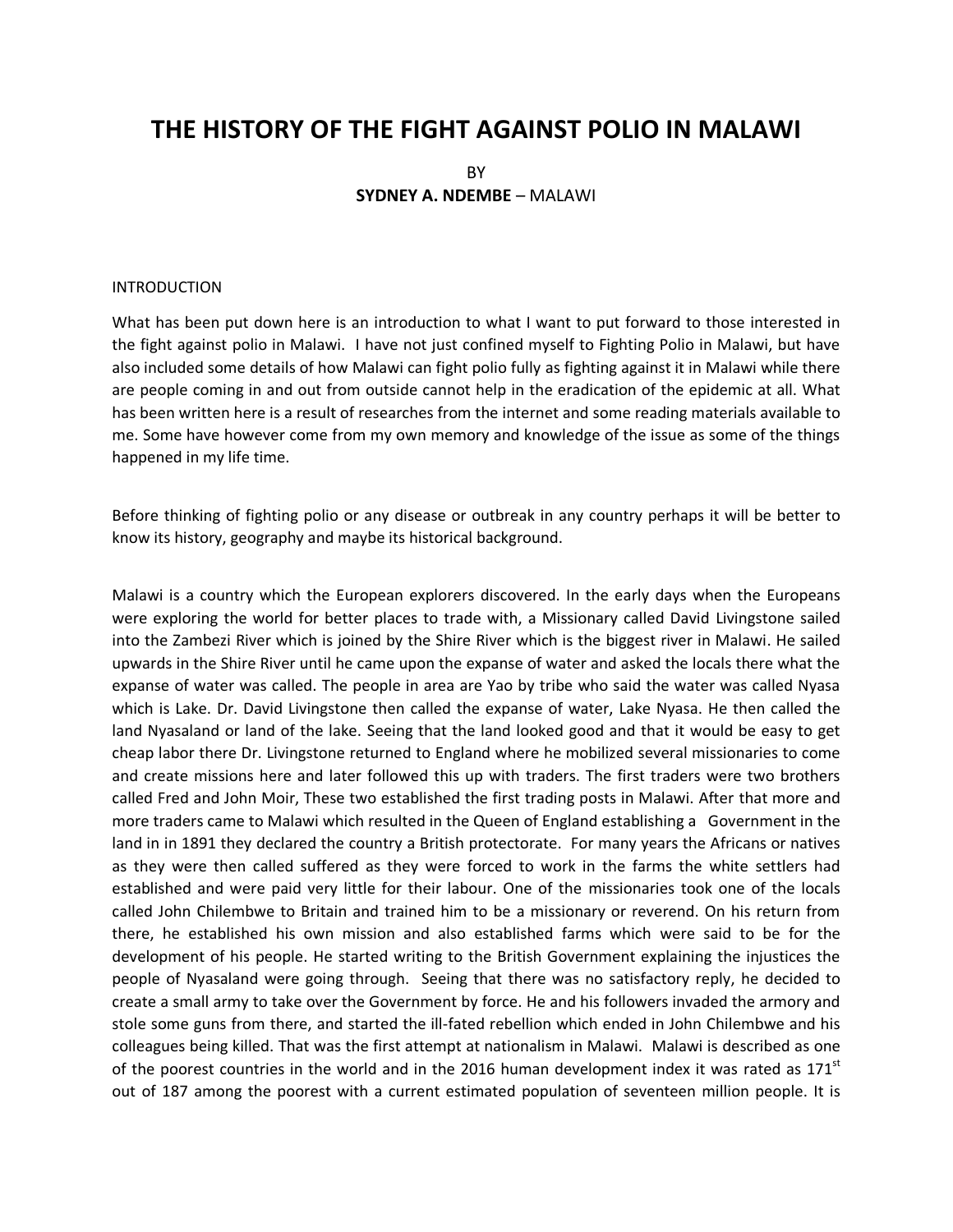landlocked in that on one side is the former Portuguese colony of Mozambique claiming the longest border, on the other side is the Republic of Tanzania formerly Tanganyika and Zanzibar. Formerly a British Colony, this country also has a long border with Malawi and part of its border is the Lake Malawi five hundred and eighty kilometers long one side of which Tanzania Claims to be its own. Further afield is the Border with another country formerly called Northern Rhodesia now called Zambia. The entire country covers an area of one hundred eighteen thousand square kilometers which include lakes like the Lake Malawi which takes twenty percent of the total area, then Lakes, Chilwa, Malombe and Chiuta as other water contributors. Sixty percent of the land is cultivatable.

Generally Malawi can be described as a narrow elongated plateau with rolling plains, rounded hills, and some mountains at the southern end of the Great Rift Valley. It is positioned in the south eastern region of Africa.

Administratively it is divided into four regions, The Northern Region whose headquarters is called Mzuzu this is the smallest of the four regions and has the smallest population of the country. The Central Region which is the second largest populated part of the country whose headquarters is Lilongwe the current Capital of the country, the Eastern Region whose headquarters is Zomba the former Capital of the country and the Southern Region which is the largest geographically and has the biggest population Its. administrative headquarters is Blantyre the commercial hub of the whole country. And this is where most of the industry is.

Malawi as a country does not have minerals that are known of. It is only now that mineral exploration is being taken seriously. As such Malawi still remains overwhelmingly an agro based economy and relies on exportation of tobacco, Tea, Coffee, Cotton, ground nuts and, macadamia nuts, pigeon peas a few other small scale products. As a result forty percent of the gross national income comes from this sector. Industry although expanding slowly is still a much less important source of income and employment than farming which is engaging eighty percent of the population. This has forced the country to extend its agricultural acreage to its limits. The fish from the lakes meets about seventy percent of the meat protein demand. Malawi has a subtropical climate with a rainy season from October of one year to March the following year. Cattle and other livestock rearing have joined the economy of the country and agricultural and livestock experts are busy training farmers on how to develop this sector. Government has introduced Agricultural development and engaged a number of agronomists to work on the growth of this sector.

As stated before Malawi has long borders which are very porous. One would be surprised to hear that people from as far away as Ethiopia, Democratic Republic of Congo, Rwanda, Burundi and such other countries cross the borders to seek asylum in Malawi. How they come nobody knows. The Ethiopians claim to be in transit on their way to South Africa but is Malawi the only route to South Africa all the way from Ethiopia?

It has not been established that these refugees are the ones bringing the diseases into Malawi perhaps the saying that Malawi is the warm heart of Africa is attracting foreigners into the country with its peaceful environment. Now back to fighting Polio in Malawi.

Polio is said to be an infectious deadly disease caused by a polio virus. This virus imbeds itself in the intestine and can be spread by stool. It also finds room in mucus in the nose etc. Once it attacks a person it can lead to paralysis, breathing difficulties or even death.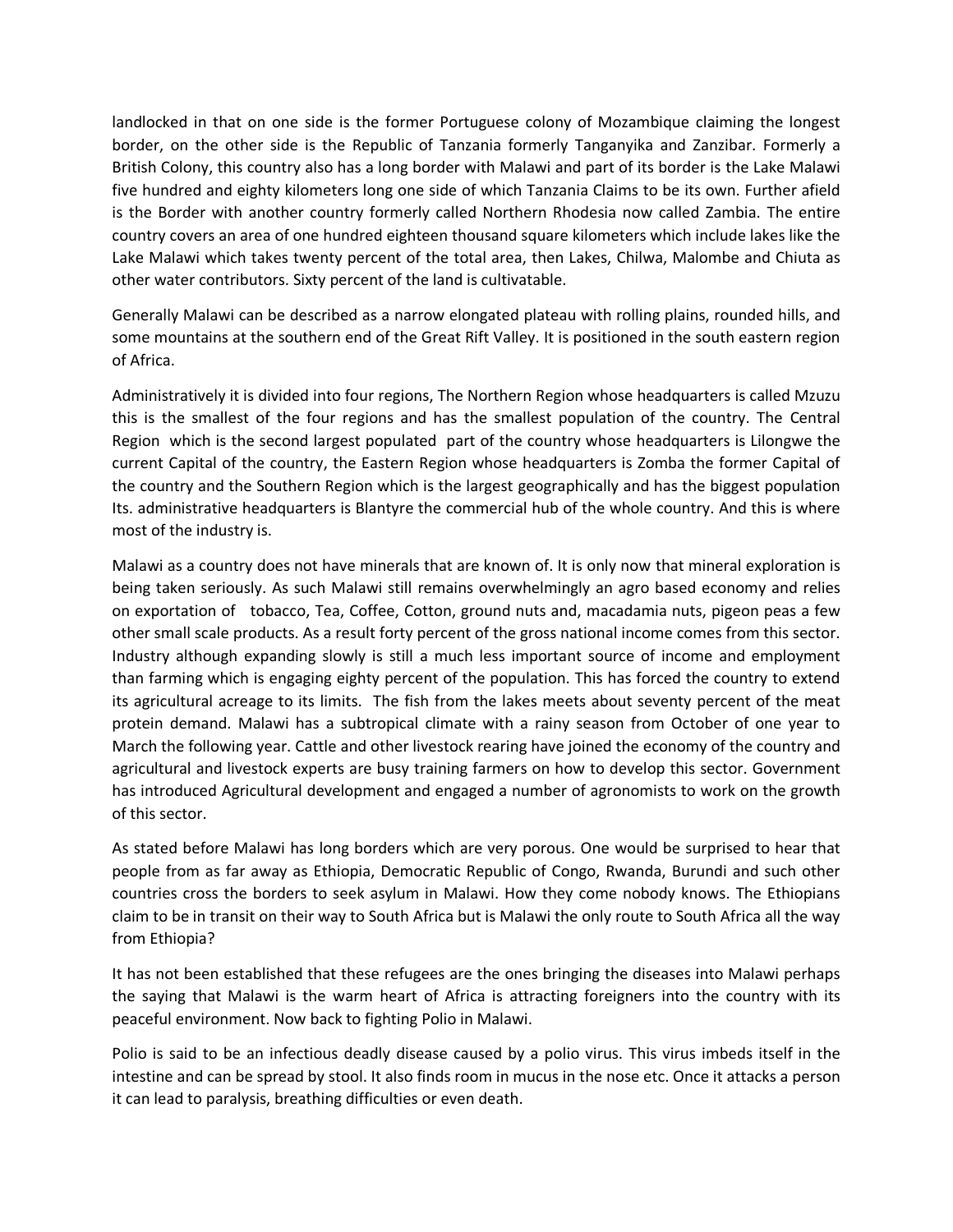## POLITICAL DEVELOPMENT

On return to Britain Dr. Livingstone mobilized missionaries who came to establish churches and missions in the country. Later traders led by two brothers Fred and John Moir established the first trading posts in the country then many more followed. Following this an African called John Chilembwe was taken to Britain and after training was ordained as a church reverend John Chilembwe had been observing the atrocities that were being committed by the white masters in making the natives work like slaves on their farms. He then decided to query the British Government on the behavior of their people in Malawi. As he was not getting satisfactory answers from the British Government, he mobilized people, went to where the Government was keeping guns and ammunition, stole some and staged a short lived rebellion which ended in the death of John Chilembwe and his followers. John Chilembwe is still taken as a hero in Malawi. That was the first attempt by Malawians to take the Government into their own hands. After that failure, attempts at politics and political parties in Malawi did not work. In the late 1950s there was what was called in Britain the wind of change and African Countries started getting independence from Britain. One such country was Ghana originally called Gold Coast and Dr. Kwame Nkruma became its head of state. Dr. Banda who was one of the educated Malawians was practicing medicine in Britain followed newly independent Ghana as he was a friend to Kwame Nkruma. Some months later, the Malawian politicians who were failing to talk to the British Government asked Dr. Banda to return to Malawi and help fight for independence of Malawi.

In 1958 Dr. Banda returned to Malawi and galvanized the country into political turmoil. In 1959 the British Government arrested Dr. Banda and some of his Party officials but they were released some months later and general elections were held and the Malawi Congress Party which Dr. Banda was leading won the elections. Dr. Banda became prime Minister in a self-governing Malawi. In 1963 another bout of general elections was held and the Malawi Congress Party won nearly all seats in Parliament and in 1964 Malawi became independent from Britain with Dr. Banda as President. The Party for the Europeans called the United Federal Party led by Michael Blackwood came second with about three seats but later dissipated leaving The Malawi Congress Party alone in Government. That Government worked for a short while and some months later Dr. Banda and his Cabinet Ministers fell out and he fired some of them while others resigned in sympathy. Those who were fired and those who resigned had to leave the country as quickly as possible as there was the fear of being tried for treason. One of the fired cabinet ministers staged an armed which failed and the minister fled to United States of America where he later died. Several years later another former cabinet minister staged a military attack several kilometers from Blantyre where the President was living. He was killed by the Malawi armed forces. Since that time Malawi has remained a peaceful country. From that time the country was ruled under one party and one man rule which lasted to 1992 when at a referendum the people of Malawi chose a multi-party system of Government which ended Dr. Banda's brutal and autocratic system of Government and ushered in a new Government. The first multiparty government ruled for ten years the second one ended in the second term at the death of its president. The vice president took over and is said to have stolen billions of tax payers' money in what has come to be called cash gate in Malawi even all development partners stopped helping Malawi financially. Malawi's donor dependency was at forty percent of the national budget and the withdrawal of that funding created innumerable financial difficulties to the country. That government was booted out of office in 2014. A new Government was elected, Malawi is now into the fourth Government which is truly development oriented and is engaged in infra structural development in constructing roads, bridges, hospitals,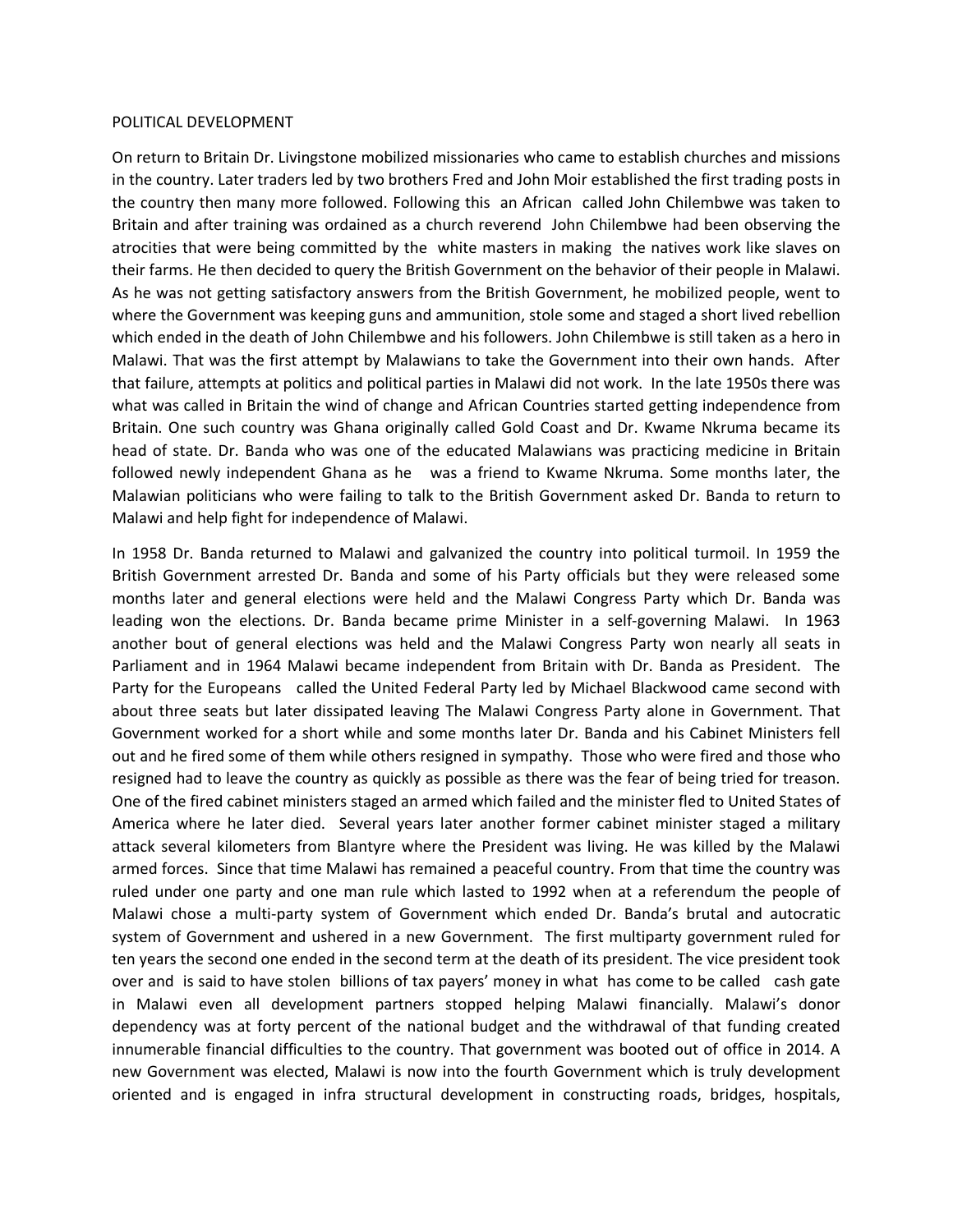educational facilities etc. It has also taken agriculture as a development goal and has therefore developed a green belt initiative along the Shire River which is the largest river in Malawi. The development of the Greenbelt is to increase food production with the view of making the country food secure. Fish farming has also been introduced into the economy of the country and the fish output has increased. The development partners who stopped helping Malawi because of the Cash Gate issue have since returned and are slowly resuming aid to Malawi.

### THE POLIO EPIDEMIC IN MALAWI

In 1979, there was a polio outbreak in Malawi and other countries in Southern Africa which left a lot of people men, women and children physically disabled. Something needed to be done to stop the spreading bushfire.

## FIGHTING POLIO IN MALAWI

The fight against polio in Malawi started on a wrong footing. It started with immunization and immunization without the people being educated first on what epidemic had struck the country their possible implications on the lives of the people and what measures were being taken to counter it. The epidemic started in Malawi with many people not understanding what was happening. By the time the Government realized there was a polio epidemic it was somehow late and many people had already been attacked and left physically disabled. Some had lost function in the arms and legs. The Government of Malawi decided that this fight could not be restricted or be handled by Malawi alone. Malawi is not an island and even if it had been an Island, all Islands with the new travel technology, there are no isolated places which are or remain unreachable and because of this, every country is in a vulnerable situation of getting diseases from other visiting nationalities. Looking at this scenario, it was realized that the epidemic must have been imported into the country from somewhere. And fighting Polio in Malawi, while it is still endemic in other countries, was fighting a losing battle as the risk of importing the polio virus was therefore still very great and this is especially so with vulnerable countries with weak public health and immunization services and porous borders and little restriction on trade links to the outside world. There was no hope of fighting polio in Malawi successfully because until such time that all children in the world have been immunized against polio, which is a very optimist thought, we can say that eradicating polio in Malawi is still far. However with renewed energy and focus, health experts from UNICEF its partner organizations and Governments are working together against the clock to stop transmission in the remaining countries in order to rid the world of polio. The polio outbreak in Syria is not just a tragedy for children there but an urgent alarm and crucial reminder and opportunity to reach all under immunized children wherever they are. It should also be a reminder to all countries and communities that polio anywhere is a threat to children anywhere. The Global Polio Eradication Initiative(GPEI) is a public private partnership led by governments with five core partners- the World Health Organization (WHO) Rotary International, the US Centers for Disease Control and Prevention C(DC) the United Nations Children's The Fund UNICEF) and the Bill and Melinda Gates, Foundation. Its goal is to eradicate polio worldwide. The Global Polio Eradication Initiative is financed by a wide range of public and private donors who help meet the costs of the Initiatives eradication activities. The requirements are expected to cost seven billion United States Dollars for the period between 2013 and 2019. At the polio on set, Malawi had very few hospitals. There were two Central Hospitals, the Queen Elizabeth Central Hospital in Blantyre, with at the time eight hundred and fifteen beds catering acting as the central focus point of health services for the entire Southern Region and Kamuzu Central Hospital in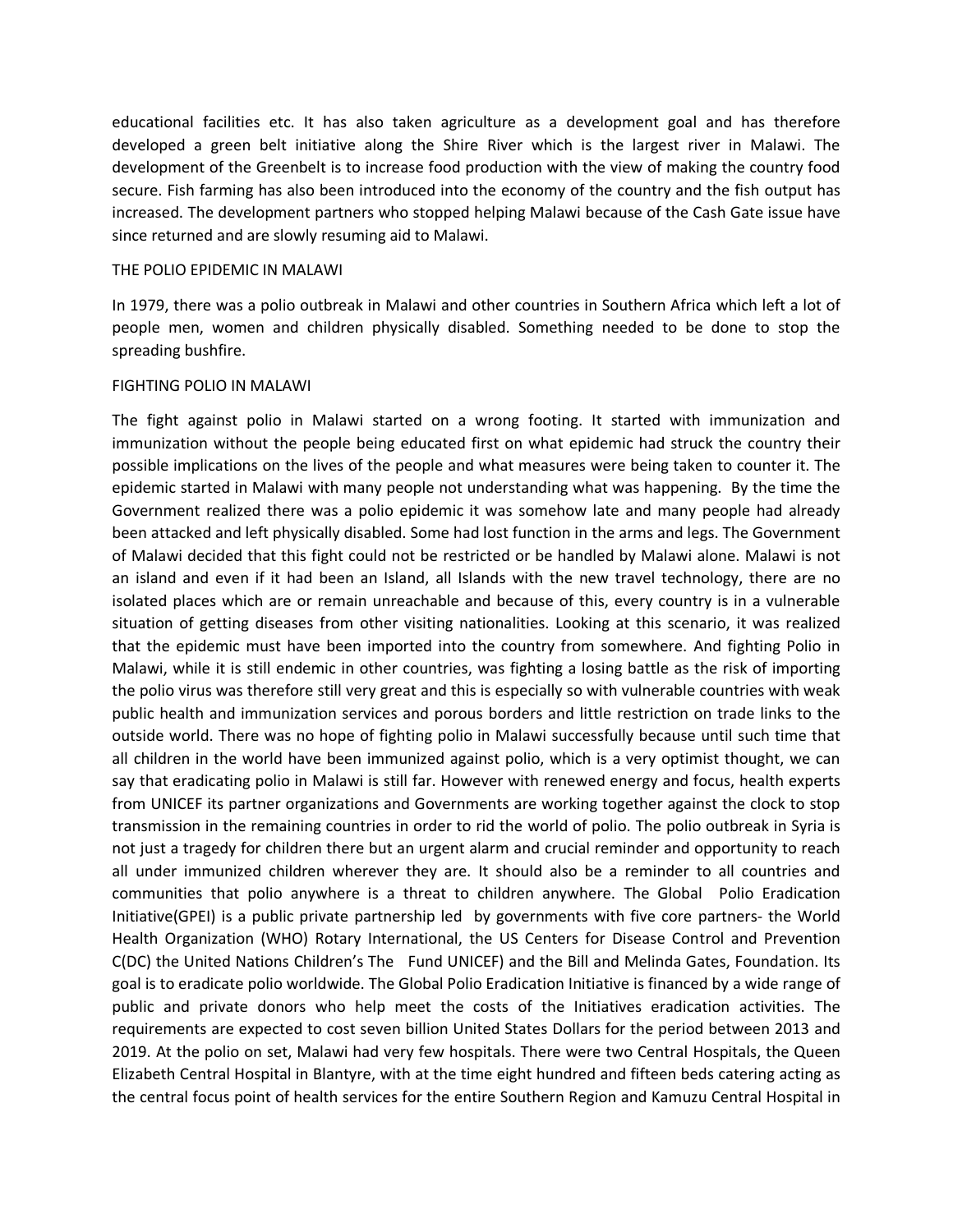Lilongwe, the current capital of the country, with three hundred and forty six beds at the time being the focal point of medical services in the Central Region. One General Hospital in Zomba the former capital city of Malawi, apart from these, Malawi had twenty one primary health centers, nineteen urban health centers, one hundred twenty five health posts or clinics(Malawi year book 1979) Apart from these, the country had mission hospitals that complimented the work of health services. These were very insufficient to deal with the polio epidemic. Its road infrastructure was very poor.

The international Organizations had to be brought in. It was therefore at this stage when OXFAM, the European Commission, Rotary International Lions Club and various other agencies came together to help wage war on polio in Malawi. Arrangements were made to start immunizing people against the polio virus. What had however been overlooked was civic education on the communities Many people everywhere do not understand anything that is new and need to be taught first. Their minds need to be attuned to anything new being brought to them They need a mindset change in order to accept the new things coming. There was however need for a lot of input. The vaccine required to be put in deep freezers as without freezing it would become useless and this meant that there was need for freezers in most of the hospitals in order to maintain what was called the cold chain. A lot of health personnel had to be recruited to help in the immunization of children in Malawi.

The fight had begun although many people had already been badly affected by the polio virus. Some people refused to have their children vaccinated for fear that instead of protecting them from the virus, they would be exposing them to the disease and as a matter of fact a child belonging to one parent who had refused her child from being vaccinated did contract the virus after vaccination and became paralyzed. Some refused to have their children immunized due to religious beliefs and other cultural beliefs. But if the fight against polio was to be to be won, all children had to be immunized. The war on polio is however dependent on the women of each and every country as women happen to be the drivers of families. The women bear the children, they look after them, take them to hospitals for any kind of ailments etc. This is why the fight against any disease is very dependent on the women. Mothers' education is another important determinant of immunization status of the child. Vaccination coverage is higher for those children whose mothers are more educated. This is so probably because educated mothers are in a better position to understand the importance of vaccination. Since mothers with secondary education and higher are the ones who are more likely to have their children vaccinated it may even be important to make secondary education for females compulsory for the sake of the future children. It is equally important that the Ministry of Health should ensure that vaccines are always available in the health facility and that providers should be friendly to their clients as this affects the uptake of the services. They should therefore be involved in the war. They are the ones who first notice any strange behavior on the part of the children. The war on polio may have been won, but the fight must continue as most outbreaks have a habit of resurfacing at one time or other. The work of surveillance and or monitoring must not relent but be upheld and sustained all the time.

People from all walks of life were therefore immunized or vaccinated against polio. The country did not stop there with the help of UNICEF and other International organizations the country introduced an extended programmer of immunization EPI which took in polio, measles, whooping cough etc. either at birth or soon after birth. Fewer than five clinics were introduced to ensure that all children were vaccinated against all killer diseases in order to reduce infant mortality. Ministry of Health decided to train people as health surveillance personnel. The task of these people was to reach out into the communities to ensure that there were no unimmunized children.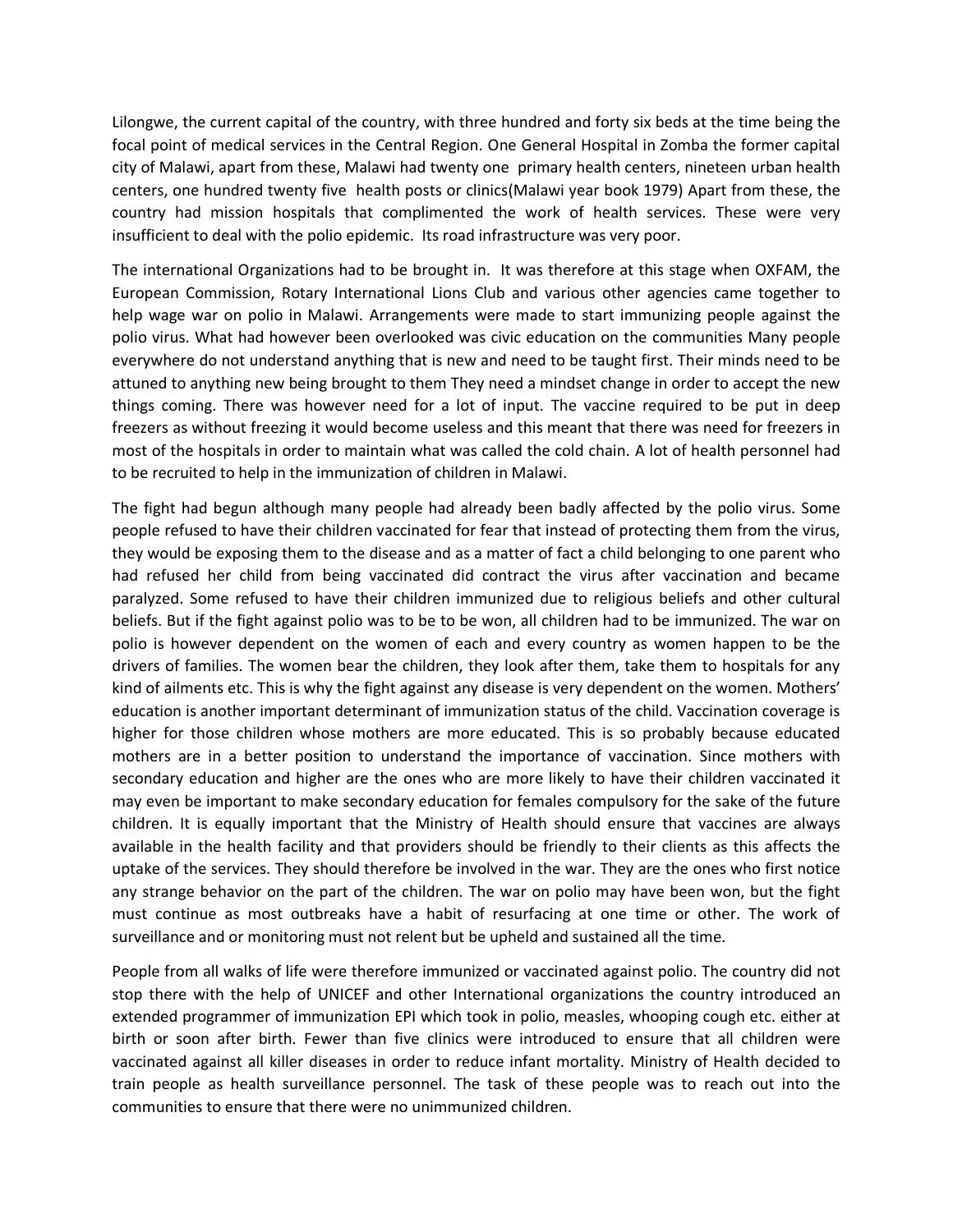The extended program of immunization became so successful that in no time at all, polio was eradicated officially from the country. Reports of Polio became isolated and were restricted to those areas close to the borders with Mozambique. Let us stop here for a little while and look at some real life stories.

Vaccination as a preventive measure has been practiced in Malawi since the arrival of the Missionaries and colonial administrators. While these vaccinations were taking place vaccination against smallpox was also being practiced by local people in places like Ntchisi District of the Central Region while antigens like Bacillus Comette Guerin and Dipthereria Tatenus were provided in a few health facilities of the country. The Expanded Program of Immunization EPI was officially launched in Malawi in 1979. The Malawi policy regarding EPI was to immunize all children under twelve months old with a goal to reducing morbidity and mortality due to six preventable diseases l such as measles, tuberculosis, whooping cough, diphtheria, poliomyelitis and tetanus in addition to these six killers diseases also included were Hepatitis B and HIB. While mission hospitals and other private health facilities were involved in delivery of vaccination services, The Ministry of Health was by far the largest provider of vaccination services. These services in Malawi are delivered either through static or outreach clinics. The major purpose of establishing these outreach services is to bring the services as close to the client as possible so that distance should not be used as an excuse for failing to take children for immunization and with support from donors and other civil society, Malawi has made tremendous strides in ensuring that the majority of children under the age of five are vaccinated. It is important that people involved in vaccination services should know the performance of the vaccination program so that they can better design intervention that can help improve and sustain vaccination coverage. Appropriate interventions can also be designed in order to ensure that children who are not or are less likely to be reached by vaccination services are reached. Children are supposed to be fully vaccinated before reaching the age of twelve months

A family in the Northern part of the country called Gondwe had a daughter called Grace. She narrates her story. First, I was born nicely. This was 1970. When I was two years old, I fell ill and from my illness I could not walk anymore. Grace was just one of the many people who fell victim to a plague very few understood, the curse of polio. Though physically disabled, she was determined to gain education I developed a constant feeling of fear. My mother was over protective and was always telling me to be careful. I could never do anything on my own. I therefore decided it was time to overcome fear because fear was now becoming my disabling and inhibiting factor. I was afraid to go for a bath, was afraid to make myself a meal as a result sometime when nobody was available, I would go hungry for fear that if I tried any cooking, I might cause more damage to myself to the annoyance of my mother. Initially she was carried to school on her mother's back and at times when there were some wellwishers, she would be given a ride on a bicycle. She persisted in this way until she graduated in computer sciences. Today, she is a proud mother of two girls one eighteen and the other fourteen She is now employed by a local school in her home village in Mzimba in the Northern part of Malawi and using crutches and minibuses, she is able to commute from her house to her office every day. Initially, it was believed that any family that had a disabled child was under a curse and was being punished for their wrong doings such families were being segregated in the communities and were stigmatized, but thanks to a lot of civic education, this has been reduced. This myth has now worn out and people with disabilities are now known to be reliable employees in that they have less excuses for going out to do personal things and have also come to be bread winners of their homes and some have even risen to the point of being Cabinet Ministers in Government. Then there was the Mbewe family whose second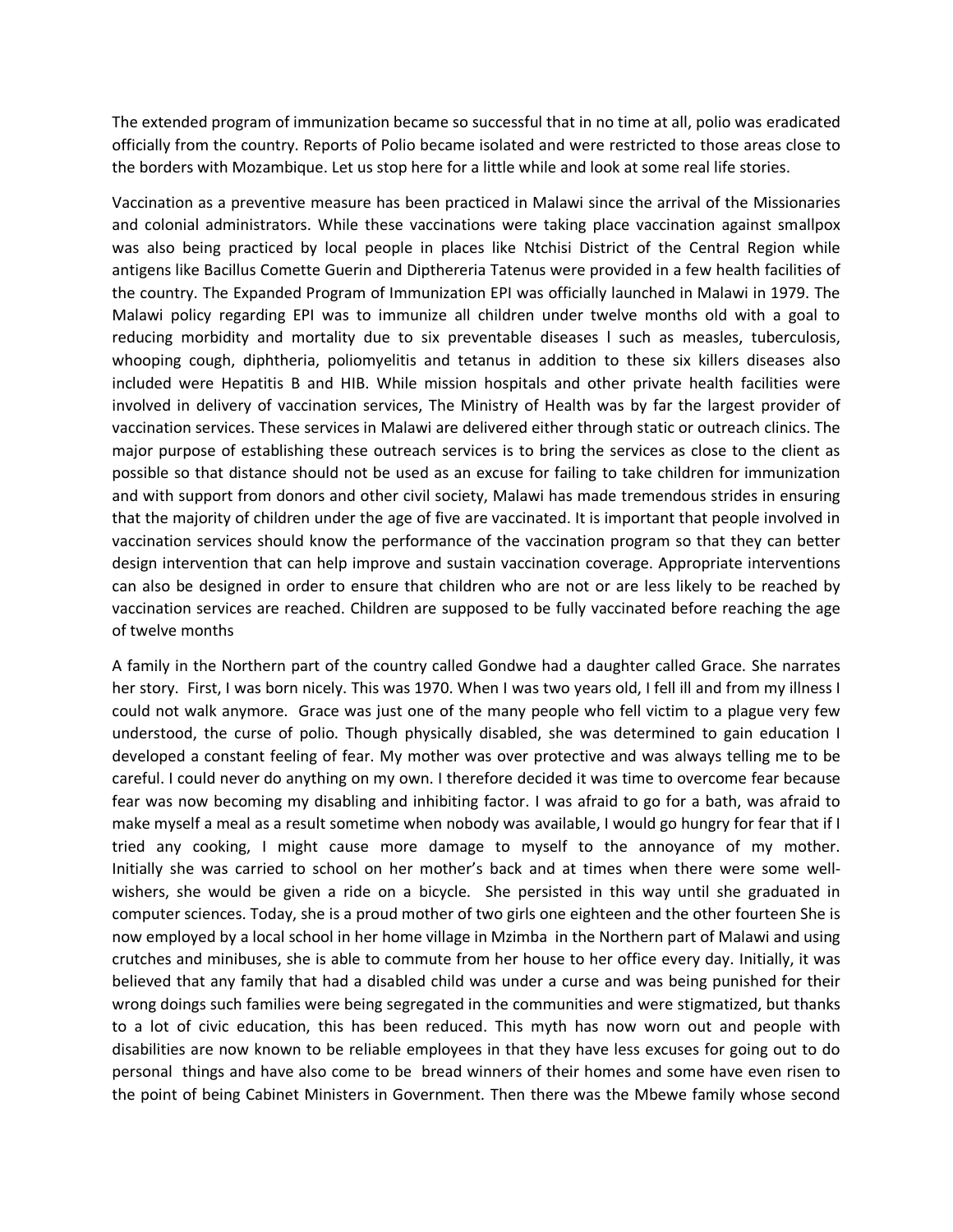born was a daughter, She was attacked by polio at three years of age. Her mother tried all the treatments but to no avail. She was then referred to the Malawi Red Cross Society in Blantyre where with the help of volunteer therapists from United Kingdom, she was referred to Queen Elizabeth Central Hospital where Doctors performed more than eighteen surgeries on her to try and right some of the parts that bad become dysfunctional due to the polio. They ended up fitting her with calipers which were then fitted into shoes. She was also given a waist brace to support her in sitting. Her mother was determined that she should get education and eventually she was employed in the biggest bank in Malawi. She then decided that she was going to fight for other disabled women to have a place in the development of the country. She formed a group called Disabled Women in Development DEWODE a group that still works as an advocator of economic freedom for disabled women and their empowerment. She was later appointed Minister Responsible for People with Disabilities and still later was appointed Presidential Advisor on disability issues. But what is the connection between Miss Mbewe and Miss Grace Gondwe one might ask? The answer is that each of them suffered from the effects of childhood polio, the debilitating infectious disease responsible for the paralysis and disability of millions. These two are therefore just some of the people who have fought their way through the polio induced disability. There are many more. In 1979, Rotary first made efforts to eradicate polio on a widespread scale through providing humanitarian grants and hands on support from every club members, the community service organizations committed to a five year effort in partnering with Government of the Philippines to immunize six million children against polio. Buoyed by the success of this initiative, Rotary International began an initiative to eradicate polio worldwide.

In 1988, Rotary International launched polio plus and at the time more than 125 countries were still polio endemic and at least a thousand children were being paralyzed every day. And in that year alone it is said there were over three hundred and fifty thousand polio cases worldwide. Since then Rotary has been responsible for the immunization of over two billion children With Rotary's initiative providing a catalyst for the establishment of a Global Polio Eradication Initiative (GPEI).

Rotary's work alongside UNICEF and World Health Organization WHO and other partners like The Bill and Melinda Gates Foundation have led a campaign providing a total of more than ten billion doses of the oral polio vaccination (OPV).

The fight against polio in Malawi and elsewhere is not a simple task given the multi-faceted difficulties inherent in the task. First there are geographic and logistical issues. Reaching widely dispersed populations in remote areas of Malawi with its poor road networks or infrastructure is no easy task. Sheer numbers of children to immunize across the country, the lack of proper transport, lack of ready premises for the immunization to take place, in availability of vaccine at times, the un accountability of public health staff, mistrust of medicine and medical workers and the hostility of people in some areas where rumors are rife that ambulances are there to suck blood from villagers makes the already tough venture even tougher. Or even unsafe as some health workers have been stoned in the course of their duties. The numbers struggle involves immunizing enough children so that the community gains.

The virus struggles to find another susceptible host and therefore subsequently dies out before further transmission to a broader group is possible. In other words without a next human host the polio virus ends. The aim should however be to detect and interrupt all polio virus transmission in the country.

Community skepticism and distrust due to political and cultural beliefs as well as local rumors, myths and religious decrees has also been a key obstacle in immunization efforts. Whether they are local fears